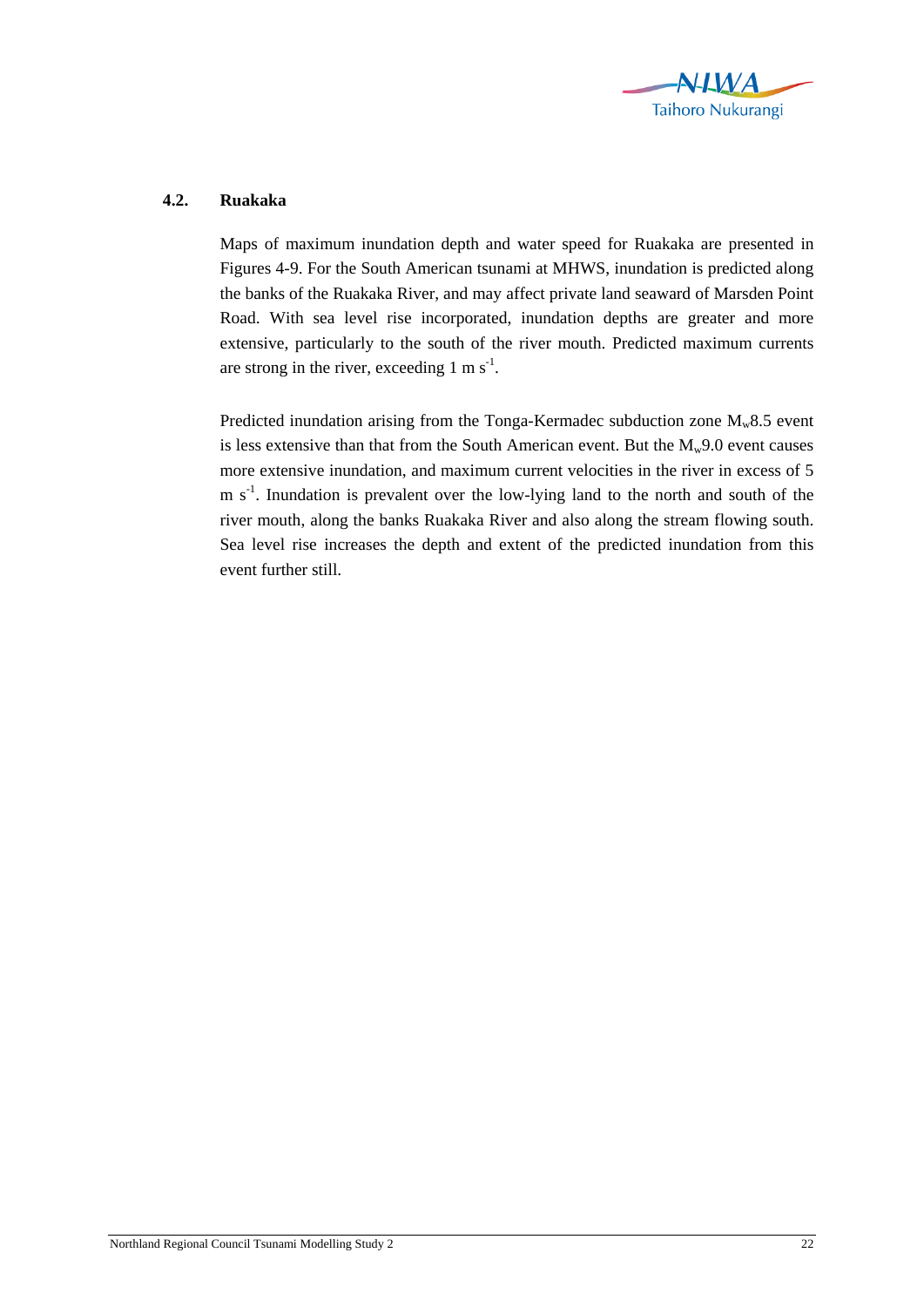



**Figure 4:** Ruakaka: Maximum inundation speed (upper) and depth (lower) plots for the South American tsunami scenario at MHWS (to extent of LIDAR).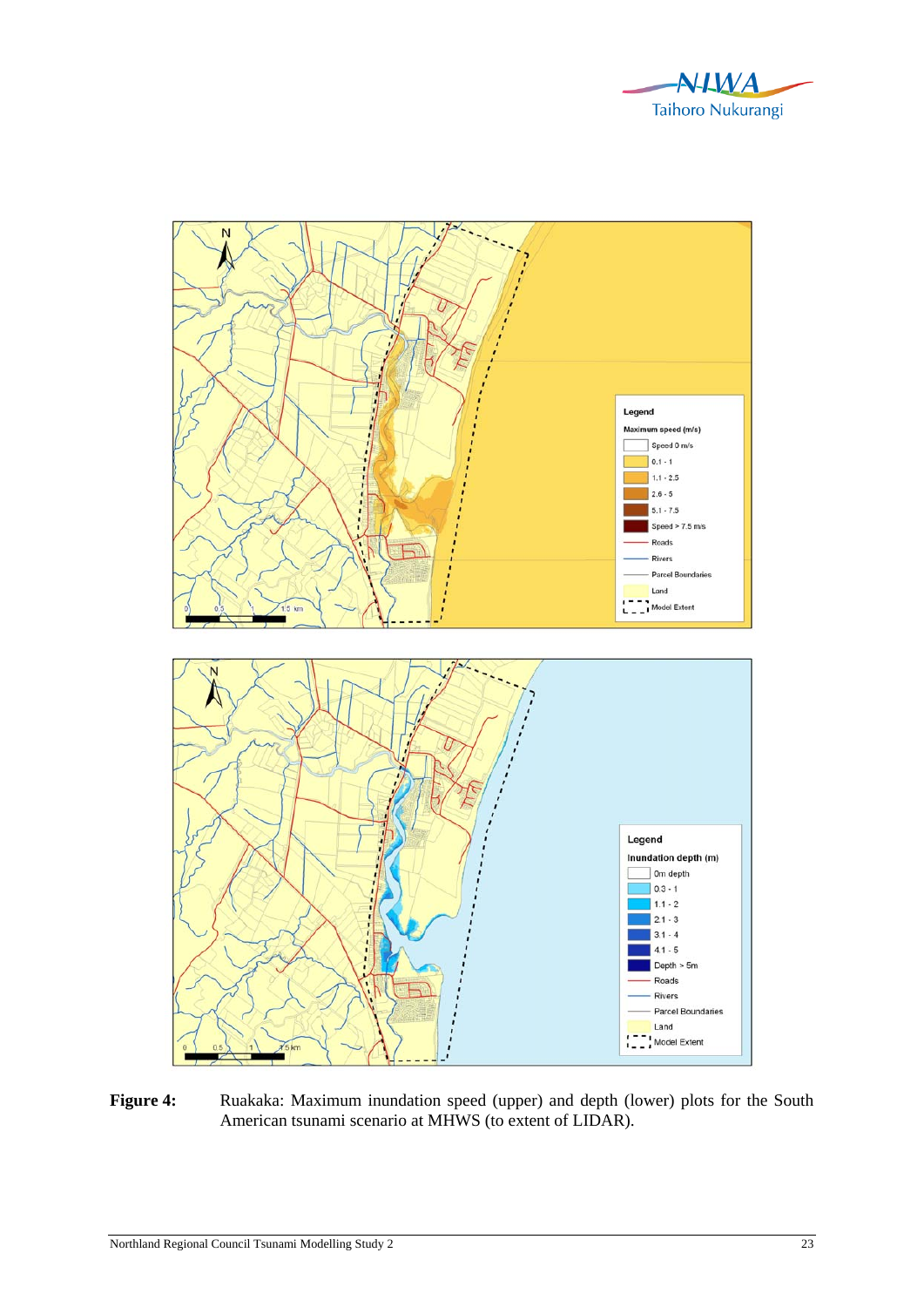



Figure 5: Ruakaka: Maximum inundation speed (upper) and depth (lower) plots for the South American tsunami scenario at MHWS + 50cm (to extent of LIDAR).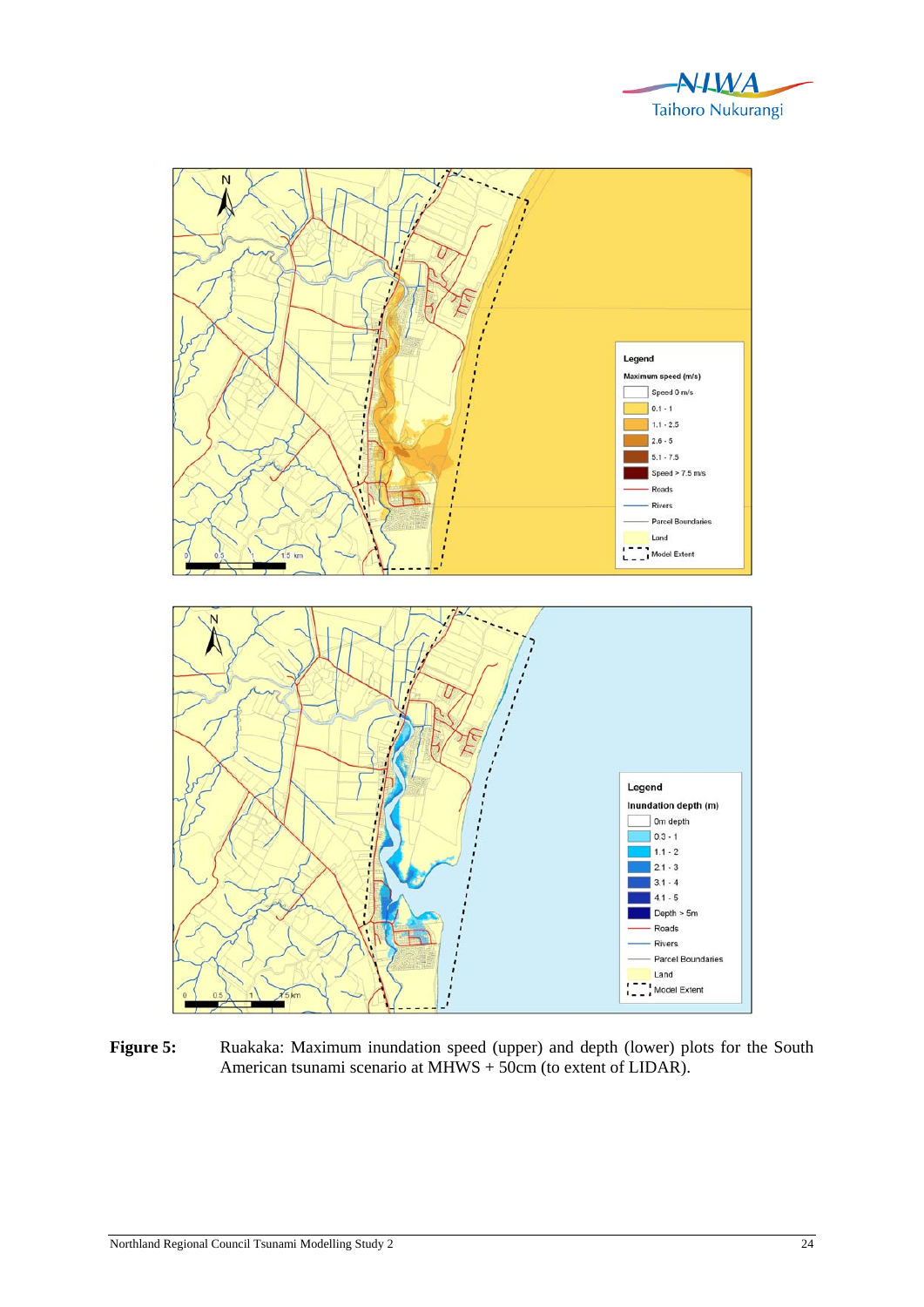



**Figure 6:** Ruakaka: Maximum inundation speed (upper) and depth (lower) plots for the M<sub>w</sub>8.5 Tonga-Kermadec subduction zone scenario at MHWS (to extent of LIDAR).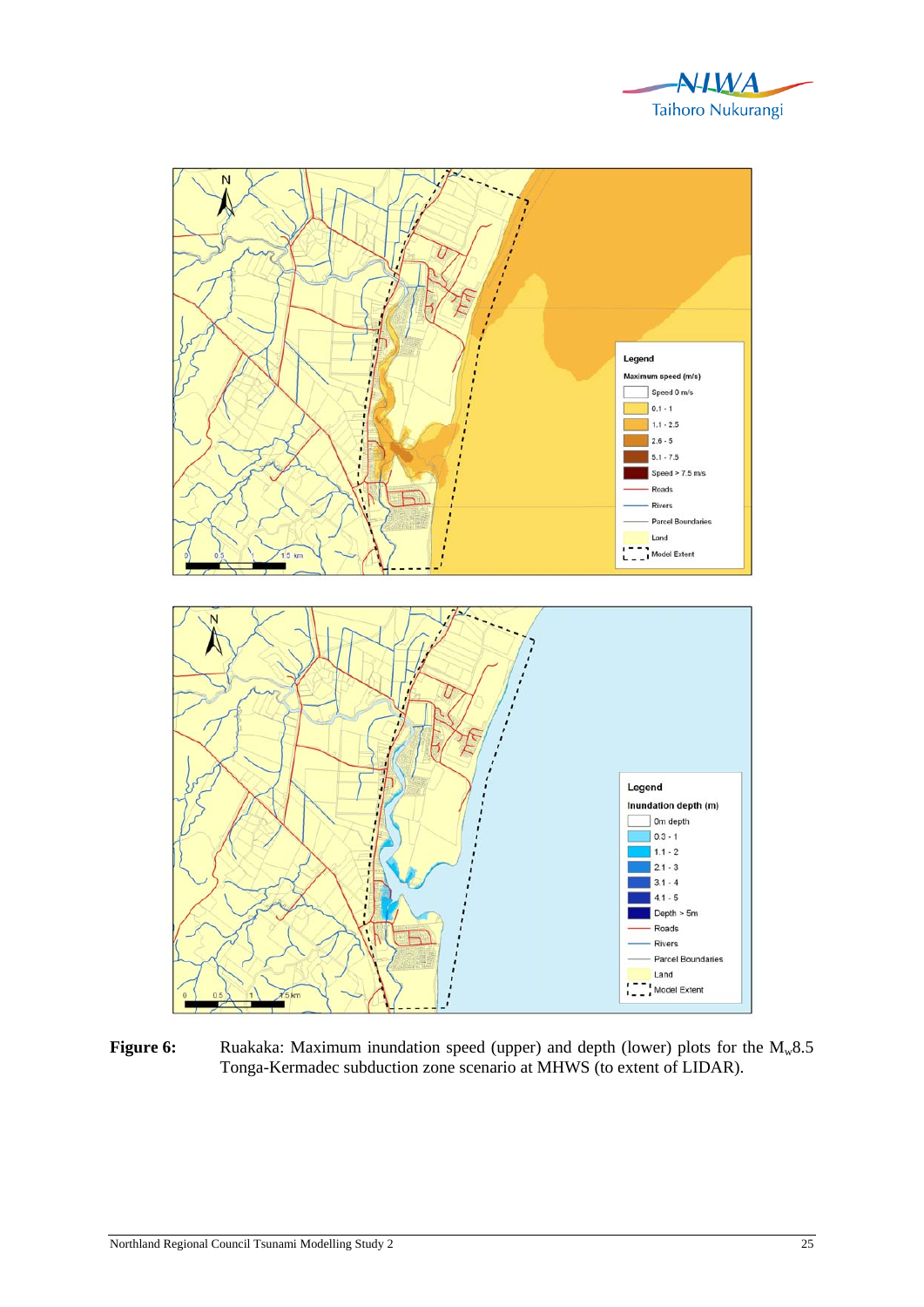



**Figure 7:** Ruakaka: Maximum inundation speed (upper) and depth (lower) plots for the M<sub>w</sub>8.5 Tonga-Kermadec subduction zone scenario at MHWS + 50cm (to extent of LIDAR).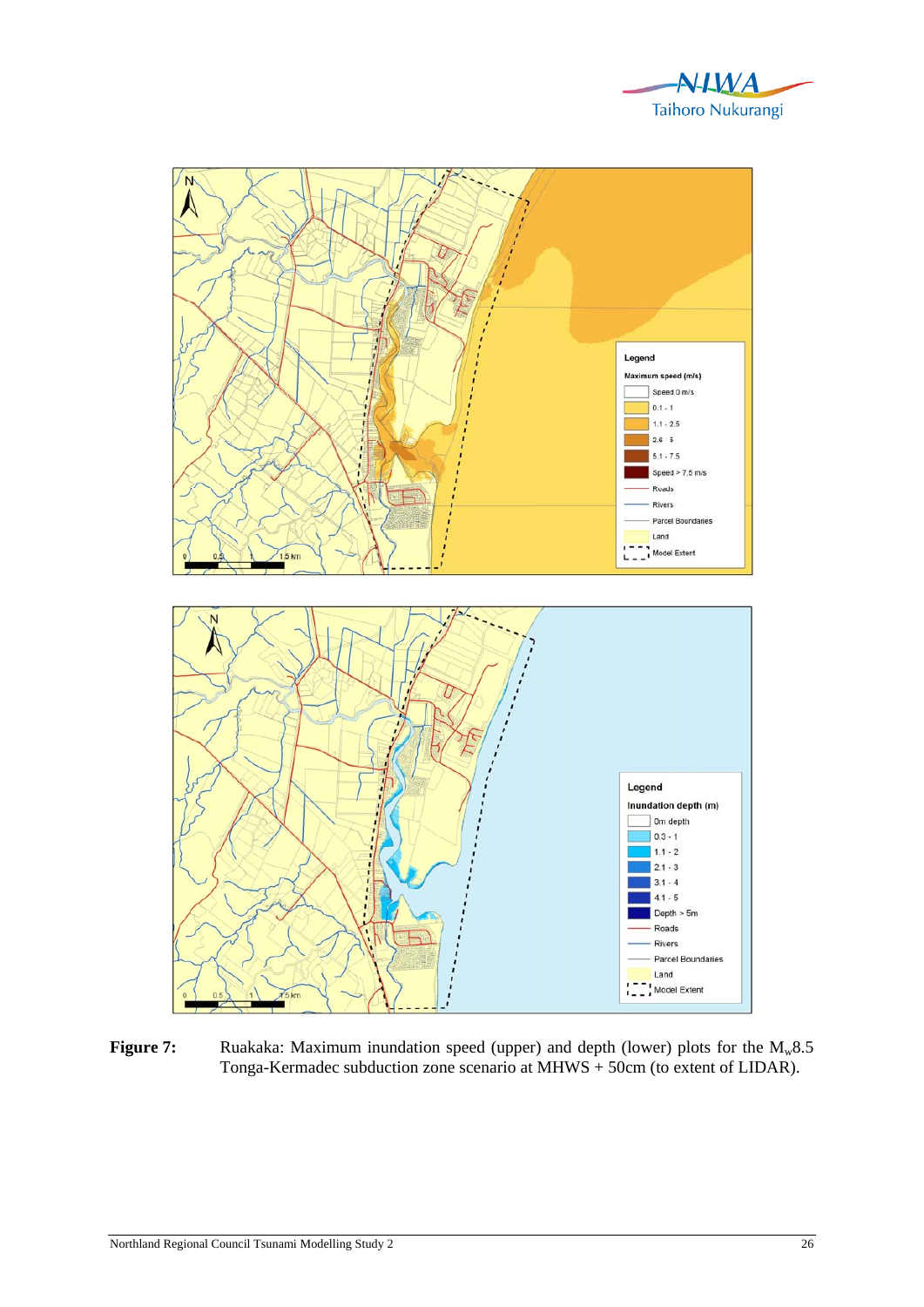



**Figure 8:** Ruakaka: Maximum inundation speed (upper) and depth (lower) plots for the M<sub>w</sub>9.0 Tonga-Kermadec subduction zone scenario at MHWS (to extent of LIDAR).